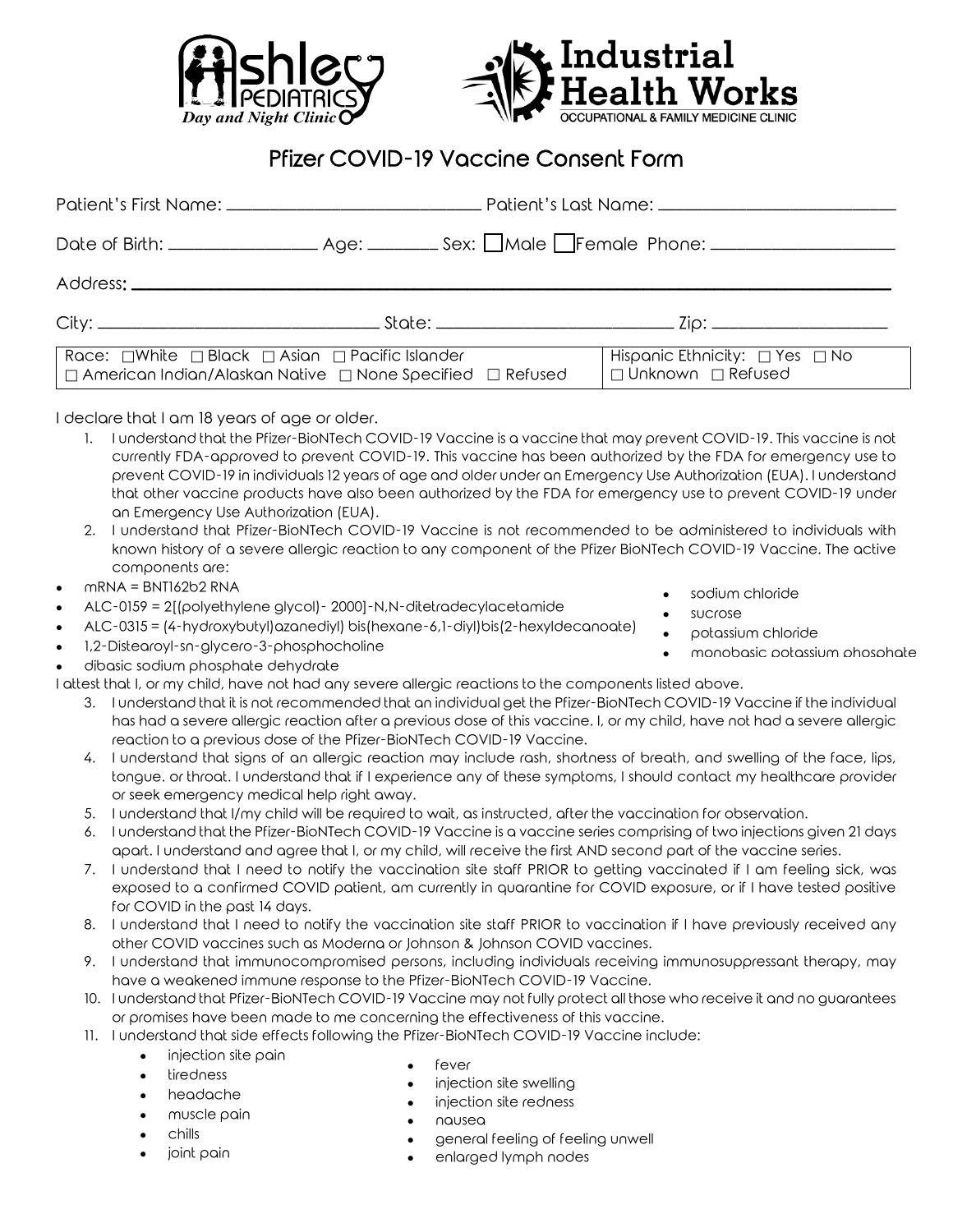- 12. I understand that severe allergic reactions have been reported following the Pfizer-BioNTech COVID-19 Vaccine.
- 13. I understand that there may be other risks or complications that are not yet known and may only become known as more people obtain the Pfizer-BioNTech COVID-19 Vaccine.
- 14. I understand that there is currently limited data available on the use of this vaccine in pregnant or breast-feeding women. If I am, or my child is, pregnant, breast-feeding, or may become pregnant, I should ask my doctor, or my child's doctor, for advice before receiving this vaccine.
- 15. I understand that Ashley Pediatrics Day & Night Clinic or Industrial Health Works, as the vaccination provider, must include my, or my child's, vaccination information in the state/local jurisdiction's Immunization Information System (IIS) or other designated system. I understand Ashley Pediatrics Day & Night Clinic or Industrial Health Works is responsible for sharing data related to the COVID-19 vaccinations, including the FDA, Centers for Disease Control (CDC), and other state and federal agencies, and such data sharing may include all personal information I have provided about myself and/or my child to Ashley Pediatrics Day & Night Clinic or Industrial Health Works for purposes of receiving this vaccine, errors, adverse events, cases of MIS in adults and children, and cases of COVID-19 that result in hospitalization or death following administration of Pfizer-BioNTech COVID-19 Vaccine to recipients.
- 16. I understand there is no out of pocket cost to the patient for the COVID vaccine or its administration. If I have insurance, I give permission for my insurance to be billed and if I do not have insurance, I agree to have the uninsured program billed to cover the cost of the services provided.

RELEASE OF LIABILITY: I have read and understand the acknowledgements above, and I hereby release Ashley Pediatrics Day & Night Clinic or Industrial Health Works, and all of their agents, employees, trustees, and representatives, from any and all liabilities or claims whether known or unknown arising out of, in connection with, or in any way related to the administration of the vaccine listed above.

CONSENT TO THE VACCINATION: I have been given access to and read or have had read to me the Pfizer-BioNTech COVID-19 Vaccine "FDA EUA Fact Sheet for Recipients and Caregivers." I understand all risks as outlined in that fact sheet. I have been given the opportunity to ask questions about the Pfizer-BioNTech COVID-19 Vaccine and have had all questions answered to my satisfaction. I have been given access to the Notice of Privacy Practices ("Notice"). The Notice explains how Ashley Pediatrics Day & Night Clinic or Industrial Health Works may use and disclose the patient's Protected Health Information for treatment. "Protected Health Information" means the patient's personal health information found in the patient's medical and billing records. If you have questions about the Notice, please contact the Privacy Office at (956) 259-0400. Both the fact sheet and the privacy notice can be found at ashleypediatrics.com.

I hereby CONSENT to the Pfizer-BioNTech COVID-19 Vaccine and authorize Ashley Pediatrics Day & Night Clinic or Industrial Health Works representatives to administer the two dose series of the Pfizer-BioNTech COVID-19 Vaccine to me or my child.

Vaccine Recipient Name (Printed): \_\_\_\_\_\_\_\_\_\_\_\_\_\_\_\_\_\_\_\_\_\_\_\_\_\_\_\_\_\_\_\_\_\_\_\_\_\_\_\_\_\_\_\_\_\_\_\_\_\_\_\_\_\_\_

Vaccine Recipient Signature (Only if not a minor): \_\_\_\_\_\_\_\_\_\_\_\_\_\_\_\_\_\_\_\_\_\_\_\_\_\_\_\_\_

## If signing on behalf of Vaccine Recipient, I attest that I am the Patient's Parent/Legal Guardian.

Parent/Legal Guardian Name (Printed): \_\_\_\_\_\_\_\_\_\_\_\_\_\_\_\_\_\_\_\_\_\_\_\_\_\_\_\_\_\_\_\_\_\_\_\_\_\_\_\_\_\_\_\_\_\_\_\_\_\_\_\_

Parent/Legal Guardian Signature: \_\_\_\_\_\_\_\_\_\_\_\_\_\_\_\_\_\_\_\_\_\_\_\_\_\_\_\_\_\_\_\_\_\_ Date: \_\_\_\_\_\_\_\_\_\_\_\_\_

## For Office Use Only:

| Manufacturer: Pfizer                                                                  | Lot $#$                                                         | <b>Route:</b> Intramuscular              |
|---------------------------------------------------------------------------------------|-----------------------------------------------------------------|------------------------------------------|
| Dose number $\Box$ 1 or $\Box$ 2                                                      | *Exp. Date: $\frac{\ }{\ }$ / $\frac{\ }{\ }$ / $\frac{\ }{\ }$ | *Date Administered: ____/__              |
| Administered by:<br><b>Vaccine Administration Clinic:</b><br>$\Box$ Ashley Pediatrics |                                                                 | Injection Site (Deltoid) $\Box L \Box R$ |
|                                                                                       | $\Box$ Industrial Health Works                                  | Vaccine Dose: 0.3 ml                     |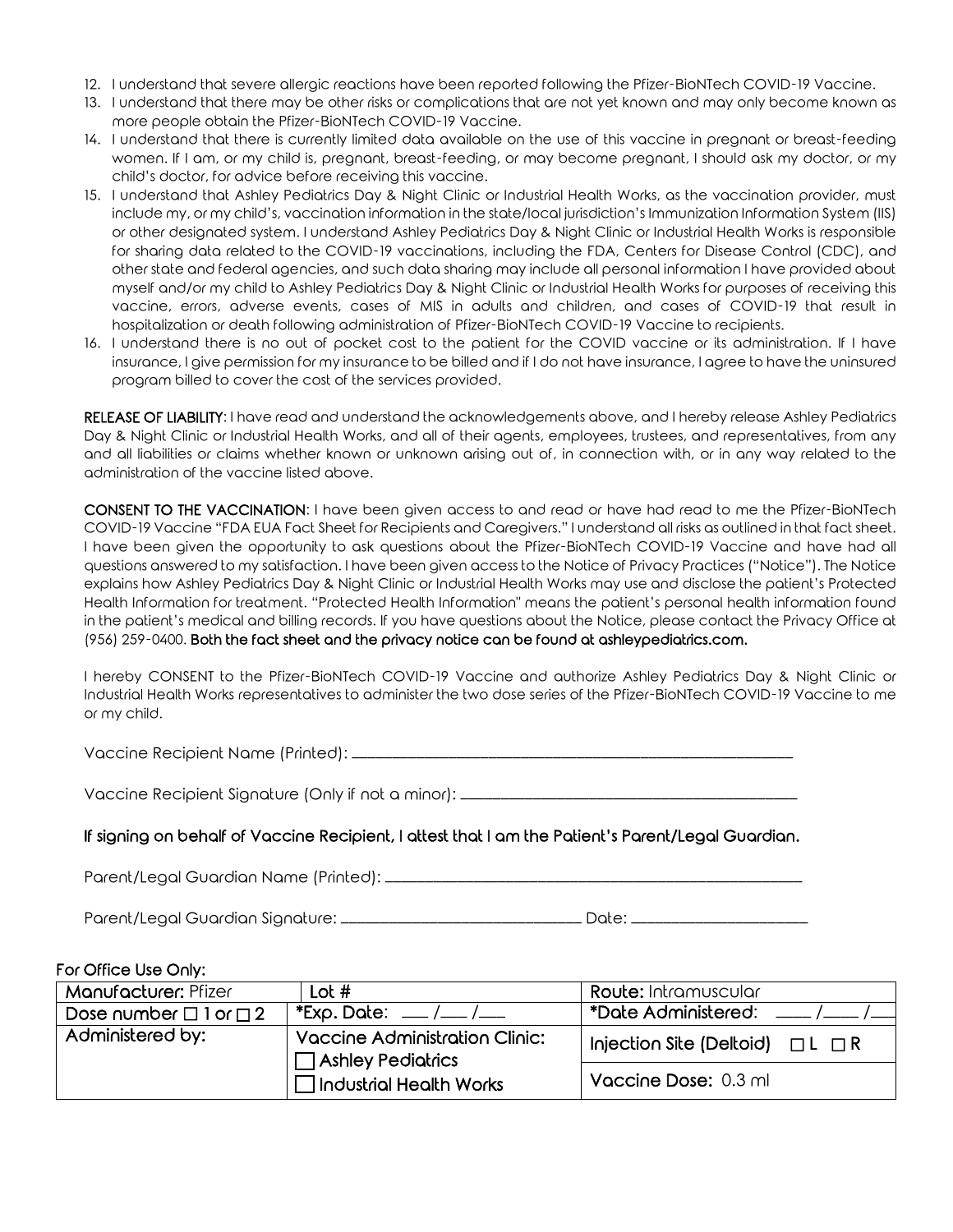| XAS<br>Health and Human<br><b>Services</b>                                                                                                                                                                                                                                                                                                                                                                                                                                                                                                                                                                                                                                                                                                                                           | <b>Texas Department of State</b><br><b>Health Services</b> | ImmTrac2 Immunization Registry<br>DISASTER INFORMATION                                                                                                                                                                                                                                                                                                                                                      |  |  |  |  |
|--------------------------------------------------------------------------------------------------------------------------------------------------------------------------------------------------------------------------------------------------------------------------------------------------------------------------------------------------------------------------------------------------------------------------------------------------------------------------------------------------------------------------------------------------------------------------------------------------------------------------------------------------------------------------------------------------------------------------------------------------------------------------------------|------------------------------------------------------------|-------------------------------------------------------------------------------------------------------------------------------------------------------------------------------------------------------------------------------------------------------------------------------------------------------------------------------------------------------------------------------------------------------------|--|--|--|--|
| (Please print clearly)                                                                                                                                                                                                                                                                                                                                                                                                                                                                                                                                                                                                                                                                                                                                                               |                                                            | RETENTION CONSENT FORM                                                                                                                                                                                                                                                                                                                                                                                      |  |  |  |  |
| <b>Client's Last Name</b><br><b>Client's First Name</b>                                                                                                                                                                                                                                                                                                                                                                                                                                                                                                                                                                                                                                                                                                                              |                                                            | <b>Client's Middle Name</b>                                                                                                                                                                                                                                                                                                                                                                                 |  |  |  |  |
| *A parent, legal guardian or managing<br>conservator must sign this form if the client<br>Client's Gender:     Male<br>Female<br>Client's Date of Birth<br>is younger than 18 years of age.                                                                                                                                                                                                                                                                                                                                                                                                                                                                                                                                                                                          |                                                            |                                                                                                                                                                                                                                                                                                                                                                                                             |  |  |  |  |
| <b>Client's Address</b>                                                                                                                                                                                                                                                                                                                                                                                                                                                                                                                                                                                                                                                                                                                                                              |                                                            | Apartment#<br><b>Client's Telephone</b>                                                                                                                                                                                                                                                                                                                                                                     |  |  |  |  |
| City                                                                                                                                                                                                                                                                                                                                                                                                                                                                                                                                                                                                                                                                                                                                                                                 |                                                            | Zip Code<br><b>State</b><br>County                                                                                                                                                                                                                                                                                                                                                                          |  |  |  |  |
| <b>Mother's First Name</b>                                                                                                                                                                                                                                                                                                                                                                                                                                                                                                                                                                                                                                                                                                                                                           |                                                            | <b>Mother's Maiden Name</b>                                                                                                                                                                                                                                                                                                                                                                                 |  |  |  |  |
| immunizations, antivirals, and other medications administered to individuals in preparation for, or in response to, a disaster or<br>public health emergency. From the time the event is declared over, ImmTrac2 will retain disaster-related information received<br>from health-care providers for a period of 5 years. At the end of the 5 year retention period, client-specific disaster-related<br>information will be removed from the Registry unless consent is granted to retain the client information in ImmTrac2 beyond<br>the 5 year retention period.<br>The Texas Department of State Health Services (DSHS) encourages your<br>voluntary participation in the Texas immunization registry.                                                                          |                                                            |                                                                                                                                                                                                                                                                                                                                                                                                             |  |  |  |  |
| Consent for Retention of Disaster-Related Information and Release of Information to Authorized Entities<br>I understand that, by granting the consent below, I am authorizing retention of my (or my child's) disaster-related information<br>by DSHS beyond the 5 year retention period. I further understand that DSHS will include this information in the state's<br>central immunization registry ("ImmTrac2"). Once in ImmTrac2, my (or my child's) disaster-related information may by law be<br>accessed by:<br>• a state agency, for the purpose of aiding and coordinating communicable disease prevention and control efforts, and / or<br>• a physician or other health-care provider legally authorized to administer immunizations, antivirals, and other medications, |                                                            |                                                                                                                                                                                                                                                                                                                                                                                                             |  |  |  |  |
| for treating the client as a patient;<br>I understand that I may withdraw this consent to retain information in the ImmTrac2 Registry beyond the 5 year retention<br>period and my consent to release information from the Registry, at any time by written communication to the Texas<br>Department of State Health Services, ImmTrac2 Group - MC 1946, P. O. Box 149347, Austin, Texas 78714-9347.                                                                                                                                                                                                                                                                                                                                                                                 |                                                            |                                                                                                                                                                                                                                                                                                                                                                                                             |  |  |  |  |
| By my signature below, I GRANT consent to retain my disaster-related information (or my child's information if<br>younger than age 18) in the Texas immunization registry beyond the 5 year retention period.                                                                                                                                                                                                                                                                                                                                                                                                                                                                                                                                                                        |                                                            |                                                                                                                                                                                                                                                                                                                                                                                                             |  |  |  |  |
| Client (or parent, legal guardian, or managing conservator): Printed Name:                                                                                                                                                                                                                                                                                                                                                                                                                                                                                                                                                                                                                                                                                                           |                                                            |                                                                                                                                                                                                                                                                                                                                                                                                             |  |  |  |  |
| Date:                                                                                                                                                                                                                                                                                                                                                                                                                                                                                                                                                                                                                                                                                                                                                                                |                                                            | Signature: $\frac{1}{\sqrt{1-\frac{1}{2}}\sqrt{1-\frac{1}{2}}\sqrt{1-\frac{1}{2}}\sqrt{1-\frac{1}{2}}\sqrt{1-\frac{1}{2}}\sqrt{1-\frac{1}{2}}\sqrt{1-\frac{1}{2}}\sqrt{1-\frac{1}{2}}\sqrt{1-\frac{1}{2}}\sqrt{1-\frac{1}{2}}\sqrt{1-\frac{1}{2}}\sqrt{1-\frac{1}{2}}\sqrt{1-\frac{1}{2}}\sqrt{1-\frac{1}{2}}\sqrt{1-\frac{1}{2}}\sqrt{1-\frac{1}{2}}\sqrt{1-\frac{1}{2}}\sqrt{1-\frac{1}{2}}\sqrt{1-\frac$ |  |  |  |  |
| Privacy Notification: With few exceptions, you have the right to request and be informed about information that the State of<br>Texas collects about you. You are entitled to receive and review the information upon request. You also have the right to ask the<br>state agency to correct any information that is determined to be incorrect. See <i>http://www.dshs.texas.gov</i> for more information on                                                                                                                                                                                                                                                                                                                                                                        |                                                            |                                                                                                                                                                                                                                                                                                                                                                                                             |  |  |  |  |

**Upon completion, please fax or mail form to the DSHS ImmTrac2 Group or a registered Health-care provider. Questions?** (800) 252-9152 • (512) 776-7284 • Fax: (866) 624-0180 • [www.ImmTrac.com](http://www.ImmTrac.com) • ImmTrac2 DC **Texas Department of State Health Services • ImmTrac2 Group – MC 1946 • P. O. Box 149347 • Austin, TX 78714-9347**

Privacy Notification. (Reference: Government Code, Section 552.021, 552.023, 559.003, and 559.004)

PROVIDERS REGISTERED WITH ImmTrac2 Please enter client information in ImmTrac2 and **affirm** that consent has been granted. **DO NOT** fax to ImmTrac2. **Retain this form in your client's record.**